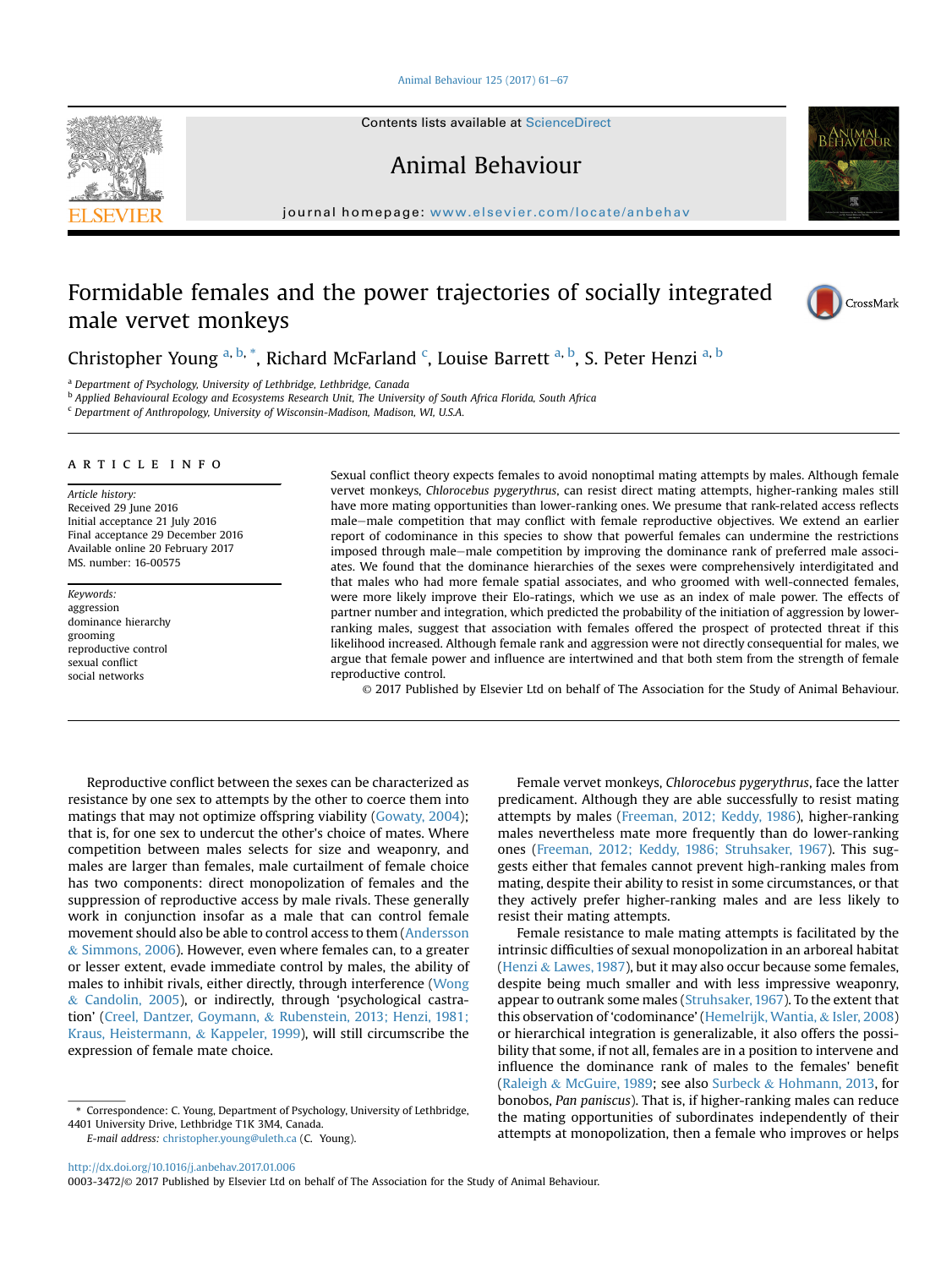sustain the rank of a favoured male will also improve her reproductive access to him. As this is clearly also in the interests of the assisted males, we might expect them to cooperate and to promote affiliation with females.

If females are codominant, thenwe might expect them to express their influence in two, nonmutually exclusive, ways. First, they may aggressively target particular, nonpreferred males. In many other taxa, recipients of repeated aggression have higher physiological stress levels [\(Creel et al., 2013\)](#page-6-0), and are susceptible to the rank loss associated with 'winner-loser' effects [\(Chase, Tovey, Spangler-](#page-6-0)[Martin,](#page-6-0) & [Manfredonia, 2002; Franz](#page-6-0) & [Alberts, 2015; Silk, 2002\)](#page-6-0). Second, females might provide agonistic support for preferred males. They could do so directly, by intervening in male-male aggression as males do [\(Young, Majolo, Schülke,](#page-6-0) & [Ostner, 2014](#page-6-0)), or indirectly, where the mere possibility of support prevents the escalation of a contest and increases a male's extrinsic power (Berghänel, Ostner, & [Schülke, 2011; Surbeck](#page-6-0) & [Hohmann, 2013;](#page-6-0) [Surbeck, Mundry,](#page-6-0) & [Hohmann, 2011](#page-6-0); [Wittig et al., 2007\)](#page-6-0) allowing them to win dyadic encounters with higher-ranking opponents. Importantly, of course, this coincides with the interests of most males, aligning the reproductive strategies of the sexes more closely and making social integration valuable to both parties. It follows, therefore, that, to the extent to which it increases the probability of effective support, social integration should be beneficial to males.

Here, after demonstrating extensive female codominance in our population, we use estimates of male power trajectories, derived from Elo-ratings ([Albers](#page-6-0) & [de Vries, 2001; Neumann et al., 2011\)](#page-6-0), across successive 6-month blocks centred on the mating and birth seasons, and social network (SN) estimates of male–female affiliation to assess the following predictions. (1) Females exert a direct influence on male power trajectories by targeting males aggressively, with males who receive more frequent aggression from females being more likely to have a negative power trajectory. (2) The stronger a male's integration into the female network, the more frequently he will (i) receive agonistic support from them, (ii) initiate aggression against higher ranked opponents and (iii) win dyadic agonistic encounters up the hierarchy, (iv) leading to positive power trajectories.

# **METHODS**

# Study Site and Subjects

Data were collected between March 2012 and September 2015 at the Samara Private Game Reserve, South Africa (32°22′S, 24°52′E), on three groups (PT, RBM, RST) of wild, fully habituated and individually recognizable vervet monkeys occupying semiarid riverine woodland [\(Pasternak et al., 2013](#page-6-0)). Group composition varied across the three groups and the study period (NRBM Males: 7-17;  $N_{RBM}$  Females: 10-14;  $N_{RST}$  Males: 10-15;  $N_{RST}$  Females: 17-18;  $N_{\text{PT Males}}$ : 4-10;  $N_{\text{PT Females}}$ : 8-11). Each group was followed for 10 h per day. In winter, daylight hours (0730-1730) coincided with our 10 h sampling period. During the longer daylight period in summer, we balanced our daily follows so there were equal numbers of days that began at dawn (0400 hours) and finished 10 h later in midafternoon, and days that terminated at 1900 hours and began 10 h earlier in the mid-morning.

# Behavioural Data Collection

We used scan sampling [\(Altmann, 1974](#page-6-0)) at 30 min intervals to record the general activity (resting, moving, foraging or allogrooming) of each adult group member and the identities of all its neighbours within a 2 m radius, across each study day. Each scanning period lasted a maximum of 10 min to ensure as many animals as possible were sampled (i.e. to permit researchers to identify animals beyond the researchers' immediate vicinity), and most individuals were recorded in each scan  $(N_{total} = 290019$  scans. The mean number of scans/animal/6-month block  $(\pm SD)$  were:  $RST_{\text{Males}} = 305.10 \pm 220.54$ ;  $RST_{\text{Females}} = 351.94 \pm 274.71$ ;  $RBM_{\text{Males}}$  $=$  379.22  $\pm$  224.25; RBM<sub>Females</sub>  $=$  479.43  $\pm$  309.58; PT<sub>Males</sub>  $=$  418.  $66 \pm 255.41$ ; PT<sub>Females</sub> = 580.18  $\pm$  399.06). Additionally, for records of allogrooming, we recorded both the identity of the partner and the direction of grooming. Agonistic behaviours, the identities of participants and the outcomes were recorded ad libitum. While we certainly did not see all agonistic encounters, we have no reason to suspect any systematic bias in the sampling.

#### Dominance Rankings

We divided the 42-month study period into seven consecutive 6-month blocks centred on either the mating (March-August) or the birth (September–February) season. Data from ongoing, ad libitum observations of decided dyadic agonism  $(N_{\text{Male}-\text{Male}})$  $= 2486$ ;  $N_{Male-Female} = 1219$ ;  $N_{Female-Female} = 4040$ ) were then used to construct both sex-specific and intersexual (hereafter 'integrated') dominance hierarchies for all adults in each 6-month period. This allowed us to estimate the proportion of group members of the opposite sex that each individual outranked. To do so, we determined the number of individuals of the opposite sex that ranked below the target individual and divided this by the total number of individuals of the opposite sex in that 6-month period/ group.

For each troop, in each time period, dominance rank was expressed as a standardized normalized David's score, using the R package 'DomiCalc' (Schmid & de Vries 2013) in R 3.2.2 (The R Foundation for Statistical Computing, Vienna, Austria, [http://www.](http://www.r-project.org) [r-project.org](http://www.r-project.org)). Standardization enables direct comparison across groups of different size [\(Henzi, Forshaw, Boner, Barrett,](#page-6-0) & [Lusseau,](#page-6-0) [2013\)](#page-6-0). Using decided dyadic agonism, we determined the level of aggression each male received from females over each 6-month block. As our study site is situated in open, semiarid riverine woodland with generally high visibility, we are confident we missed very few agonistic interactions and that there was no systematic bias in the likelihood of detecting encounters. We also controlled for observer effort (number of observers per group per scan day; range  $1-3$ ) and for the presence of each individual animal in the group on each scan day (based on daily group census of an individual animal's presence/absence within the group). We used the R package 'steepness' ([Leiva](#page-6-0) & [De Vries, 2011](#page-6-0)) to estimate the slopes of dominance hierarchies and 'Domicalc' to determine directional consistency and  $h$ ' as an estimate of linearity [\(Table 1\)](#page-2-0).

# Male Power Trajectories

To determine changes in male power over time (hereafter power trajectories), we estimated each male's power trajectory across each 6-month block by determining Elo-ratings ([Albers](#page-6-0) & [de Vries, 2001;](#page-6-0) [Neumann et al., 2011](#page-6-0)), using the R package 'EloRating' ([Neumann](#page-6-0) & [Kulik, 2014\)](#page-6-0). A male's Elo-rating is described by a value that increases or decreases depending on the outcome of contests between rated males. After each aggressive interaction, the winner takes points from the loser, with the difference in the current ratings of the loser and winner dictating the number of points that are gained or lost. For example, in a contest between a high-rated winner and low-rated loser, only a few points will be transferred as the winner began with a high probability of winning (reflected in their higher rating), whereas if the low-rated individual wins, a larger number of points are transferred to reflect the lower probability that this would occur. The number of points that can be won or lost is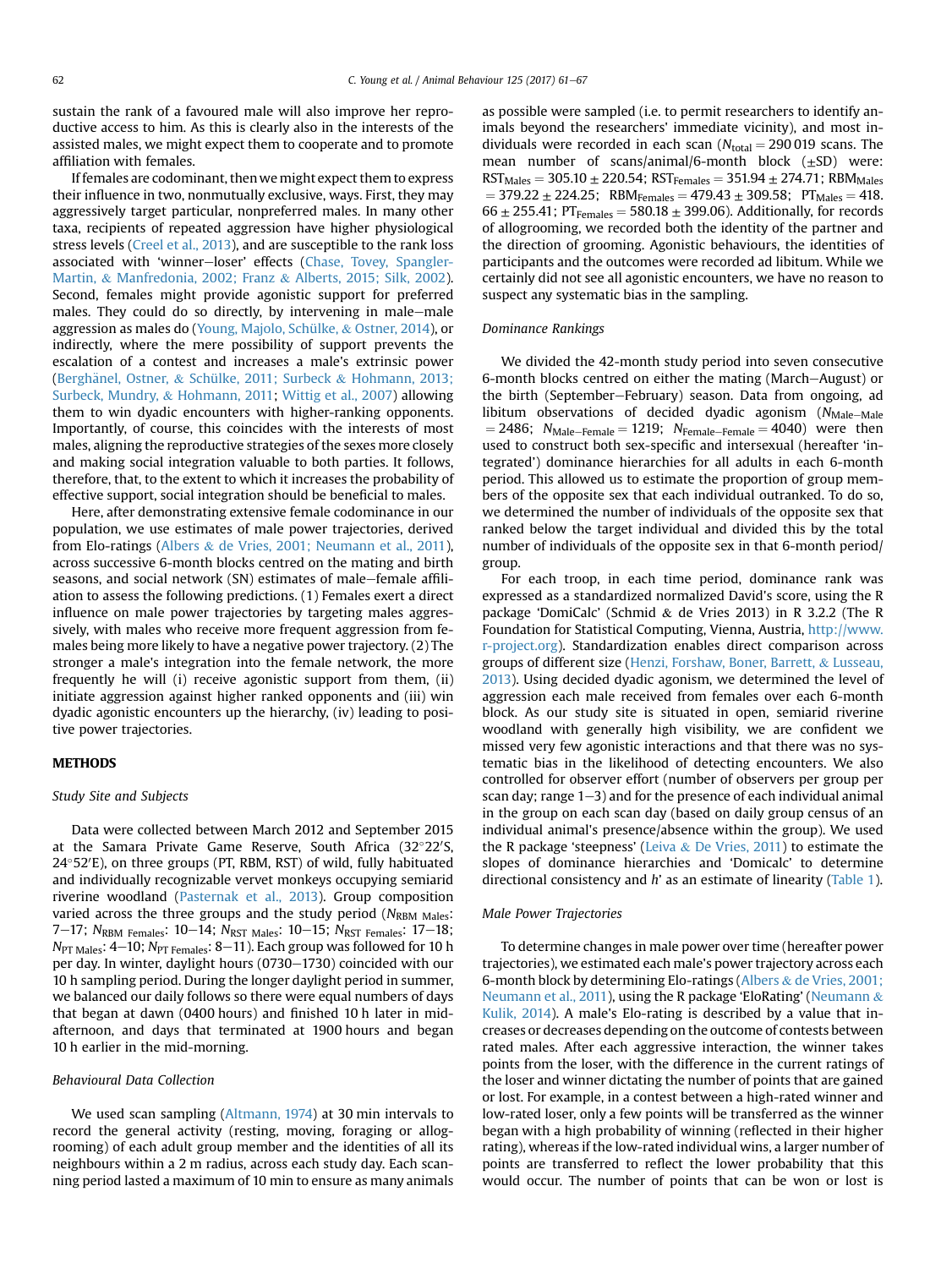<span id="page-2-0"></span>Table 1 Summary measures (mean  $\pm$  SD) for estimates of the intra- and intersex dominance

| study period                                                                                             |
|----------------------------------------------------------------------------------------------------------|
| hierarchies for each of the three study groups across the six blocks comprising the                      |
| $\alpha$ and $\alpha$ in casules (file all $\pm$ 3D ) for estimates of the filtra-and intersex dominance |

| Group      | Dominance<br>hierarchy | Steepness       | Directional<br>consistency | Linearity $(h')$ |
|------------|------------------------|-----------------|----------------------------|------------------|
| PT         | Male-Male              | $0.429 + 0.200$ | $0.831 + 0.102$            | $0.666 + 0.200$  |
|            | Male-Female            | $0.247 + 0.190$ | $0.861 + 0.080$            | $0.343 + 0.190$  |
|            | Female-Female          | $0.430 + 0.180$ | $0.928 + 0.065$            | $0.666 + 0.196$  |
| <b>RBM</b> | Male-Male              | $0.190 + 0.138$ | $0.784 + 0.092$            | $0.372 + 0.178$  |
|            | Male-Female            | $0.060 + 0.044$ | $0.778 + 0.327$            | $0.150 + 0.044$  |
|            | Female-Female          | $0.351 + 0.223$ | $0.949 + 0.055$            | $0.614 + 0.224$  |
| <b>RST</b> | Male-Male              | $0.140 + 0.142$ | $0.838 + 0.151$            | $0.322 + 0.127$  |
|            | Male-Female            | $0.110 + 0.120$ | $0.902 + 0.092$            | $0.190 + 0.100$  |
|            | Female-Female          | $0.200 + 0.208$ | $0.981 + 0.021$            | $0.390 + 0.227$  |

determined by the k value, which we set to the recommended level of 100 [\(Neumann et al., 2011](#page-6-0)). To provide a stable baseline for the Elo-ratings, we used the 6-month period prior to the beginning of analyses, i.e. between September 2011 and February 2012, to generate each male's initial rating. A male's Elo scores at the start and end of each 6-month period thus described his power trajectory, expressed as the slope of the line connecting them. Positive and negative slopes indicate increasing and decreasing power within the group, respectively, while the magnitude of the slope identifies the rate of increase or decrease. 'Power' better reflects the Elo estimates than does 'rank', which we use to refer to the comparatively stable position of a male in the dominance hierarchy; Elo-ratings indicate shifts in competitive ability that do not necessarily indicate changes in relative rank positions.

## Male-Female Associations

We described male-female social relationships by constructing spatial (<2 m) and grooming association matrices for each 6-month block. In doing so, we controlled for both the number of weeks each male was in each group and for observation effort by dividing each dyadic association score by the total number of scans in which each dyad member was observed. We used the function 'subgraph.edges' in the R package 'igraph' ([Csardi](#page-6-0) & [Nepusz, 2006](#page-6-0)) to examine each male's association patterns with all females in the group and derive two measures of association in the social network (SN). We used eigenvector centrality (EC), which estimates a male's centrality as a function of his partner's centrality, to estimate the extent of integration, and degree to account for the number of females to which a male is connected, and which has been shown to be an important predictor of performance in our population ([Josephs, Bonnell, Dostie, Barrett,](#page-6-0) & [Henzi, 2016; McFarland et al.,](#page-6-0)  $2015$ ). We also included a dyadic measure of male-female association. To do so, we determined the top female partner of each male for each time period and included the intrasexual standardized female rank as a measure of the resource-holding potential of a male's top female ally. We considered grooming and proximity association separately, as each targets different network properties ([Castles et al., 2014](#page-6-0)), generating four SN measures.

# Statistical Analysis

To assess our hypotheses, we constructed a series of linear and generalized mixed models. To identify the drivers of position in the integrated dominance hierarchy, we entered the proportion of the opposite sex outranked as the response variable, standardized rank (StdRank, calculated from the intrasexual dominance hierarchy), sex and the proportion of males in the group ([Hemelrijk et al.,](#page-6-0) [2008\)](#page-6-0), as predictor variables, specifying an interaction between StdRank and sex (model 1).

To investigate the influence of male–female social dynamics on male power trajectories, we constructed three models. We used a linear mixed model (LMM) to assess the effects of the rate of aggression received from females (number of aggressive bouts summed for each 6-month period, controlling for observation effort as per [Freeman, Young, Barrett,](#page-6-0) & [Henzi, 2016](#page-6-0)), the combined rank of each male's female associates (the sum of the StdRank of all associated females), the number of males and the four SN measures on the magnitude of change in the trajectory, where positive and negative values indicate direction of change (model 2). We excluded male rank from consideration here because of the lack of independence between current rank and the possibility of past female assistance.

To determine whether integration into the female network provides males with the benefit of increased extrinsic power, we ran two further generalized linear mixed models (GLMMs: binomial family and logit-link function) that addressed zero inflation in the response variables ([Papke](#page-6-0) & [Wooldridge, 1993](#page-6-0)). We weighted the response variables by sample size and entered male number, male StdRank, summed female StdRank, top female partner and the SN measures as predictors.

First, after excluding alpha males, we examined how frequently a male initiated aggression against higher ranked males. To do so, we entered the proportion of aggression initiated against higherranked individuals relative to all agonistic contests in which each male was involved as the response variable (model 3). Then we examined the frequency of agonistic support from females, where our response variable was the proportion of agonistic contests, relative to all his agonistic encounters, in which a male received female support (model 4). Here we restricted the analysis to the last three periods, for which appropriately detailed coalition data were available.

Finally, using the data from the last three periods, which necessitates a modified model 2, we asked whether a male's rank trajectory was influenced by the frequency of agonistic support he received from females (entered as a proportion of all his agonistic encounters) and the summed rank of his female associates (model 5).

We ran the analyses in R, using in the 'lme4' package ([Bates,](#page-6-0) [Maechler, Bolker,](#page-6-0) & [Walker, 2015\)](#page-6-0) to model outcomes and the 'MuMIn' package ([Barton](#page-6-0) & [Barton, 2015](#page-6-0)) to generate marginal and conditional  $R^2$  values for the fixed effects and whole models, respectively [\(Nakagawa](#page-6-0) & [Schielzeth, 2012](#page-6-0)). We controlled for repeated measures by entering subject identity (ID) and time period as crossed random effects (models 1, 2 and 5). In models 3 and 4, we omitted time period and, to address model overdispersion, specified observation level as a crossed random effect ([Harrison, 2015\)](#page-6-0). Prior to running each model, we assessed collinearity among predictor variables by calculating variance inflation factors after regression, setting a boundary of 4 ([Pan](#page-6-0)  $\&$  [Jackson,](#page-6-0) [2008\)](#page-6-0). Although we were able to generate weighted (i.e. directional) grooming network measures from our data, the high degree of collinearity between weighted grooming social network measures (variance inflation factors, VIFs ca. 9) precluded analyses based on directionality, although the high collinearity is informative in and of itself. No other VIFs exceeded 3.5. We applied a cube root transform to the proportion of female coalitionary support in model 5, to improve the fit to normality.

Given the number of explanatory variables in relation to our sample sizes, we first ran models with the identified explanatory variables and group identity as a control variable. We then used likelihood ratio tests to determine whether group identity improved model fit. Models that included group identity either performed worse or the same as those without it and so we excluded it from the final analyses. As neither model 3 nor model 4 converged with the prespecified variables, we used the 'MuMIn'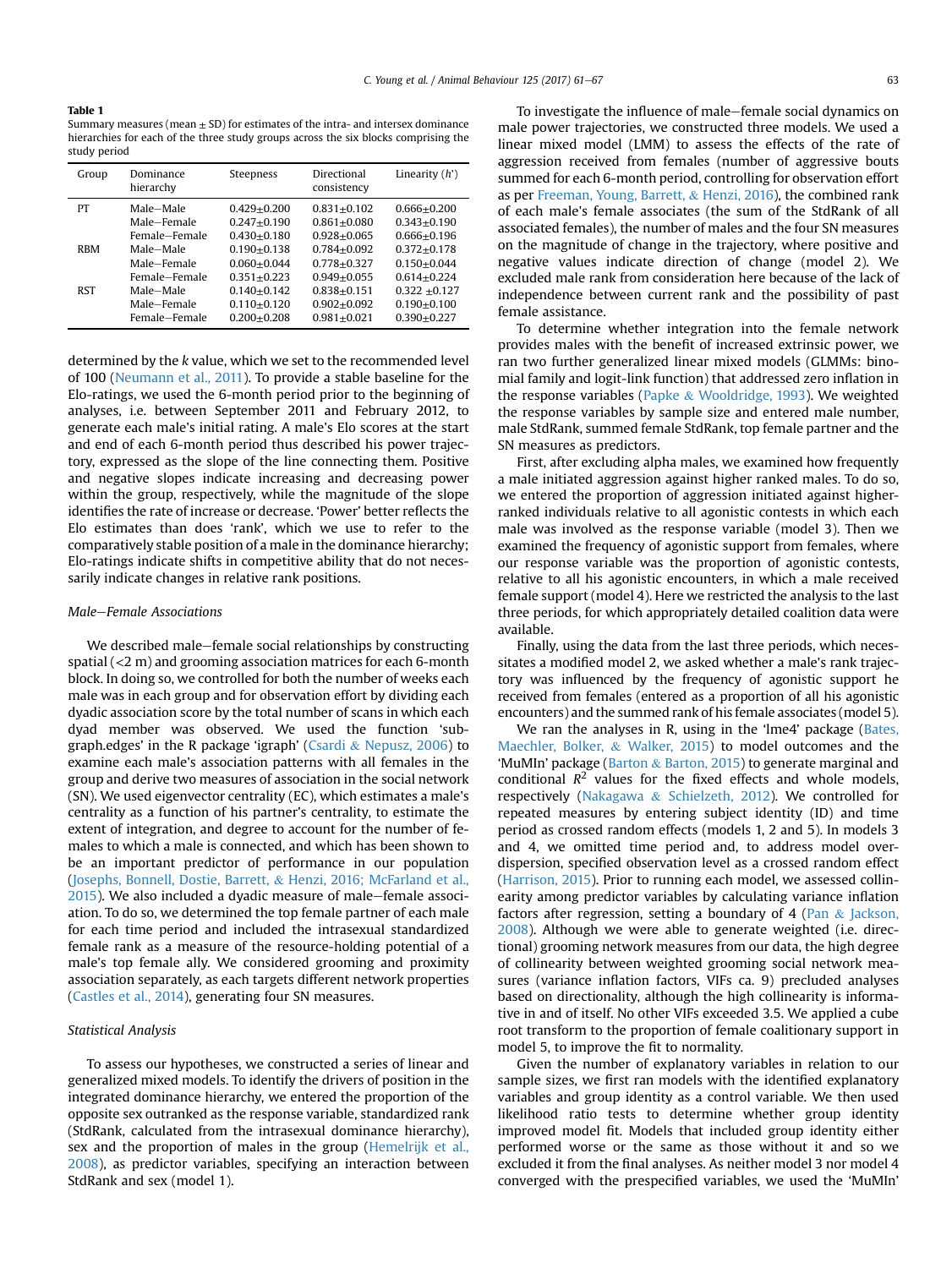

Figure 1. The ordinal distribution of male (blue) and female (green) group members in an integrated dominance hierarchy for each group (PT, RBM, RST) across each time period. HR: high-ranking; LR: low-ranking.

package to extract the subsets of reduced models that did converge. We then compared the relative performance of these candidate models, using the Akaike information criterion corrected for sample size (AICc). Models within  $\Delta AICc < 5$  of the best model were then used to derive averaged model outcomes ([Burnham,](#page-6-0) [Anderson,](#page-6-0) & [Huyvaert, 2011](#page-6-0)).

We evaluated the distributions of the response variables and the residuals of all models, and, where appropriate, compared obtained standard errors to robust standard errors [\(King](#page-6-0) & [Roberts, 2015\)](#page-6-0). Tests were two-tailed. We follow [Colquhoun \(2014\)](#page-6-0) in describing outcomes as indicating weak ( $P \sim 0.05$ ), moderate ( $P \sim 0.01$ ) or strong ( $P \sim 0.001$ ) evidence for effects.

## Ethical Note

All protocols were noninvasive and adhered to the laws and guidelines of South Africa and Canada. Procedures were approved by the University of Lethbridge Animal Welfare Committee (Protocols 0702 and 1505).

# **RESULTS**

# Codominance

Females won 580 (47.58%) of the 1219 dyadic contests with males. For both sexes, the proportion of the other sex outranked ranged from 0 to 1 (Fig. 1, [Table 1\)](#page-2-0). Across the 6-month time blocks, standardized within-sex rank had a strong positive influence on the proportion of individuals of the opposite sex that were outranked. Females outranked a greater proportion of the opposite sex than did males, but the influence of rank on the proportion of the other sex dominated was stronger for males. The proportion of males in each group had no effect (model 1, Table 2).

# Male Power Trajectories

The slopes of male power trajectories ranged from  $-11.00$  to 5.7 (mean  $= -0.09 \pm 1.91$  SD). Male rank trajectories were influenced by neither the extent of aggression received from females nor the summed ranks of female associates. There was weak evidence that proximity degree, and strong evidence that grooming EC, were

# Table 2

Results from the LMM to assess the fixed effects of the proportion of males in the group, sex, standardized within-sex dominance rank and their interaction on the proportion of the opposite sex dominated (model 1)

| Parameter                                         | ß                             | SE.                     | Z                            | P                        | 95% CI                       |                            |
|---------------------------------------------------|-------------------------------|-------------------------|------------------------------|--------------------------|------------------------------|----------------------------|
| Proportion males<br>Sex (Ref: Females)<br>StdRank | $-0.147$<br>$-0.088$<br>0.207 | 0.176<br>0.031<br>0.034 | $-0.840$<br>$-2.790$<br>6150 | 0.402<br>0.005<br><0.001 | $-0.492$<br>$-0.149$<br>0141 | 0.198<br>$-0.026$<br>0.273 |
| Sex * StdRank<br>(Ref: Female)                    | 0.218                         | 0.053                   | 4 1 5 0                      | <0.001                   | 0.115                        | 0.321                      |
| Intercept                                         | 0.611                         | 0.088                   | 6.970                        | 001 - ح                  | 0439                         | 0.783                      |

Whole model:  $\log$  likelihood = -21.118,  $X_4^2 = 2141.21$ ,  $P < 0001$ ,  $N = 425$ .  $R_{\text{MAR}}^2$ .  $GINAL = 0.395$ ;  $R^2$ <sub>CONDITIONAL</sub> = 0.793. Animal identity and time period were entered as crossed random effects to control for repeated measures. CI: confidence interval; StdRank: sex-specific standardized rank.

associated with a positive power trajectory (model 2, Table 3, [Fig. 2\)](#page-4-0).

# Agonistic Contests up the Hierarchy

There was moderate evidence for the positive effects of summed female rank and both proximity and grooming degree on the probability that a male would initiate aggressive encounters with higher-ranking males (model 3, [Table 4\)](#page-4-0).

#### Table 3

Results from the LMM to assess the fixed effects of the number of males, female aggression, summed female rank, top ranked female and four social network (SN) measures on a male's power trajectory (model 2)

| Parameter          | ß         | SE.     | Z.       | P       | 95% CI     |          |
|--------------------|-----------|---------|----------|---------|------------|----------|
| Male number        | 0.002     | 0.045   | 0.050    | 0.960   | $-0.086$   | 0.090    |
| Summed             | $-0.293$  | 0.266   | $-1.100$ | 0 2 7 1 | $-0.815$   | 0.228    |
| female rank        |           |         |          |         |            |          |
| Female aggression  | $-85.324$ | 143.072 | $-0.600$ | 0551    | $-365.740$ | 195.092  |
| Top female partner | 0.203     | 0.210   | 0.970    | 0.332   | $-0.208$   | 0.615    |
| Proximity degree   | 0.104     | 0.051   | 2.060    | 0.040   | 0.005      | 0.204    |
| Proximity EC       | $-0.034$  | 0.913   | $-0.040$ | 0.970   | $-1824$    | 1.756    |
| Grooming degree    | $-0.047$  | 0.037   | $-1.270$ | 0.205   | $-0.121$   | 0.026    |
| Grooming EC        | 3.224     | 1.144   | 2.820    | 0.005   | 0.983      | 5.466    |
| Intercept          | $-1.581$  | 0.610   | $-2.590$ | 0.009   | $-2.776$   | $-0.386$ |

Whole model:  $log$  likelihood = -374.915,  $X_8^2 = 23.55$ ,  $P = 0.003$ ,  $N = 189$ .  $R^2$ <sub>MAR</sub>.  $GINAL = 0.110$ ;  $R^2$ <sub>CONDITIONAL</sub> = 0.759. Animal identity, nested in time period, was entered as a random effect to control for repeated measures. CI: confidence interval; EC: eigenvector centrality.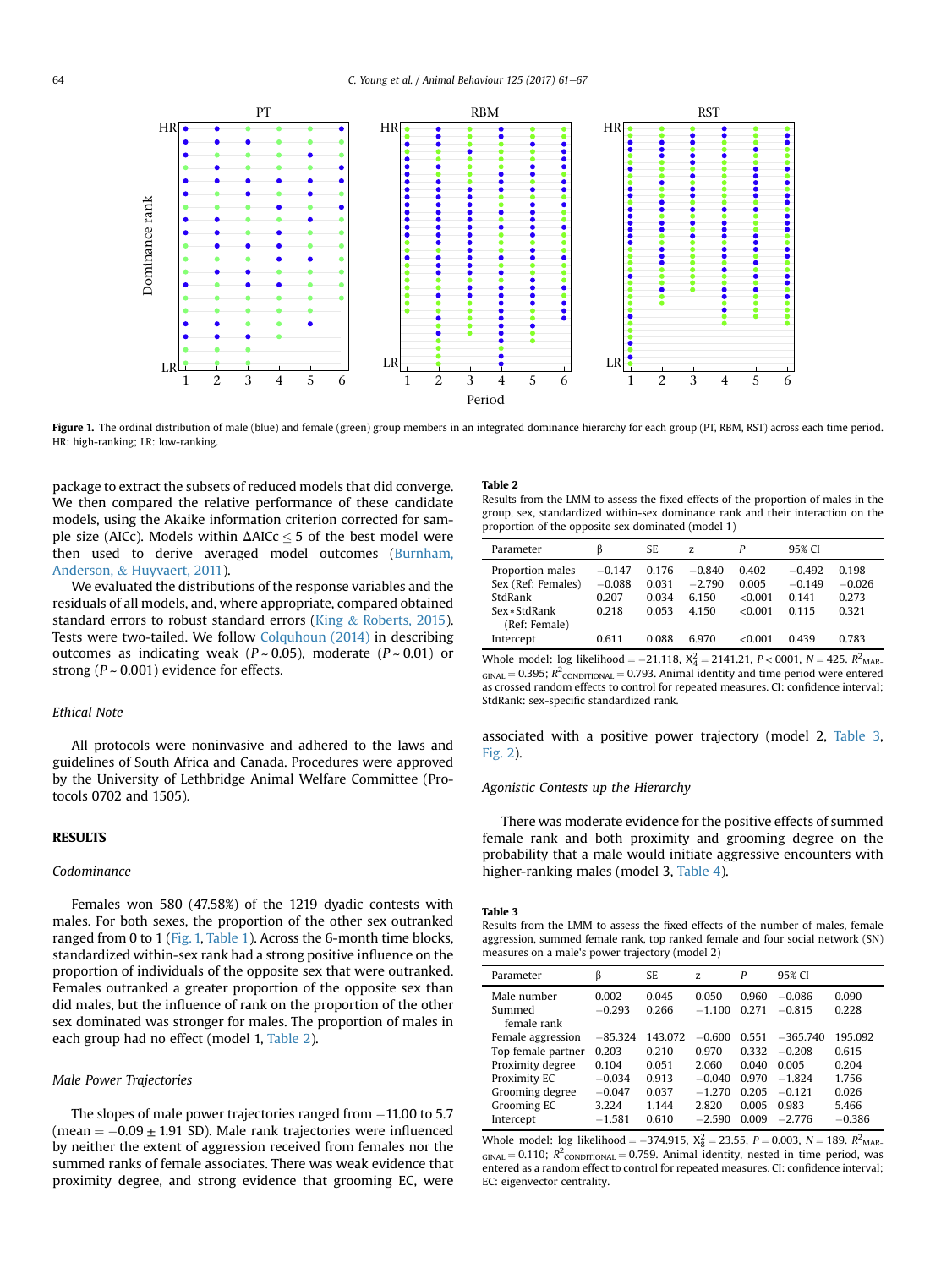<span id="page-4-0"></span>

Figure 2. Fitted values and predictive margins, with 95% confidence intervals (grey shading), for the relationship between male power trajectory and (a) grooming eigenvector centrality and (b) proximity degree.

Table 4

Model-averaged outcome of GLMMs to assess the fixed effects of number of males, male rank, summed female rank, top female partner and four SN measures on the proportion of a male's aggressive interactions that were directed up the hierarchy (model 3,  $N = 171$ )

| Parameter          |          | <b>SE</b> | Adi. SE | z     |         | 95% CI   |          | Importance |
|--------------------|----------|-----------|---------|-------|---------|----------|----------|------------|
| Male number        | 0.033    | 0.052     | 0.052   | 0.638 | 0.523   | $-0.069$ | $-0.136$ | 0.24       |
| StdRank            | $-0.304$ | 0.276     | 0.278   | 1.094 | 0.274   | $-0.849$ | $-0.241$ | 0.33       |
| Summed female rank | 0.659    | 0.287     | 0.289   | 2.278 | 0.023   | $-0.092$ | $-1.225$ | 0.96       |
| Proximity degree   | 0.097    | 0.043     | 0.044   | 2.212 | 0.027   | $-0.011$ | $-0.183$ | 0.89       |
| Proximity EC       | 1.066    | 0.942     | 0.949   | 1.124 | 0.261   | $-0.793$ | $-2.925$ | 0.35       |
| Grooming degree    | 0.076    | 0.035     | 0.036   | 2.122 | 0.034   | $-0.006$ | $-0.146$ | 0.92       |
| Grooming EC        | $-2.387$ | 1.246     | .254    | 1.903 | 0.057   | $-4.845$ | $-0.071$ | 0.77       |
| Top female partner | $-0.005$ | 0.205     | 0.206   | 0.026 | 0.979   | $-0.409$ | $-0.398$ | 0.17       |
| Intercept          | $-3.878$ | 0.498     | 0.502   | 7.733 | < 0.001 | $-4.861$ | $-2.895$ |            |

Model averaging was undertaken on all models that converged and that were  $\leq$   $\Delta$ 5 AICc of the top model (N = 35). Animal identity and observation level were entered as crossed random effects to control for repeated measures and overdispersion, respectively. CI: confidence interval; StdRank: male sex-specific standardized rank; EC: eigenvector centrality; importance: relative importance of the variable for the averaged model.

# Female Agonistic Support

Males received agonistic support from females in 3.7% of their agonistic encounters with other males. There was weak and strong evidence, respectively, for the positive effects of summed female rank and proximity EC on female coalitionary support but strong evidence for a negative association with proximity degree (model 4, Table 5). There was, however, no evidence that coalitionary support from females was associated with male power trajectories (model 5, [Table 6\)](#page-5-0).

# DISCUSSION

Our results indicate that the ranks of wild male and female vervets are comprehensively interdigitated, with one or more females in each group outranking all group males in at least three of the six periods, despite a substantial male bias in body mass (males: ca. 5.5 kg; females: ca. 3.3 kg; [Pasternak et al., 2013](#page-6-0)). As this was not merely a consequence of the proportion of males in a group, a possibility suggested by comparative analysis ([Hemelrijk et al.,](#page-6-0) [2008\)](#page-6-0), it confirms that female vervets have real power and hence the potential to be useful allies for males in aggressive competition. Nevertheless, there was no evidence that male power trajectories were influenced by females either targeting unfavoured males aggressively or by engaging in coalition formation with preferred males. Here, we note that the results of model 4 indicate contradictory effects for proximity and grooming degree on the likelihood of female participation in male–male aggression, for which we can offer no principled explanation. However, the low representation of male–female coalitions in male aggression and the absence of any

#### Table 5

Model-averaged outcome of GLMMs to assess the fixed effects of number of males, male rank, summed female rank, top female partner and four SN measures on the proportion of a male's agonistic encounters with coalitionary support from females (model 4,  $N = 98$ )

|                    |          | SE    | <b>Adiusted SE</b> | Z     | D       | 95% CI   |          | Importance |
|--------------------|----------|-------|--------------------|-------|---------|----------|----------|------------|
| Male number        | 0.048    | 0.089 | 0.090              | 0.529 | 0.597   | $-0.129$ | $-0.224$ | 0.230      |
| StdRank            | 0.150    | 0.409 | 0.414              | 0.362 | 0.718   | $-0.661$ | $-0.961$ | 0.200      |
| Summed female rank | 1.206    | 0.591 | 0.598              | 2.015 | 0.044   | $-0.033$ | $-2.379$ | 0.800      |
| Proximity degree   | $-0.198$ | 0.074 | 0.075              | 2.628 | 0.009   | $-0.345$ | $-0.050$ | 0.990      |
| Proximity EC       | 4.170    | 1.535 | 1.551              | 2.689 | 0.007   | $-1.131$ | $-7.210$ | 0.920      |
| Grooming degree    | $-0.005$ | 0.043 | 0.044              | 0.117 | 0.907   | $-0.091$ | $-0.081$ | 0.190      |
| Grooming EC        | 2.569    | 1.700 | 1.718              | 1.496 | 0.135   | $-0.797$ | $-5.936$ | 0.500      |
| Top female partner | $-0.031$ | 0.313 | 0.317              | 0.098 | 0.922   | $-0.652$ | $-0.590$ | 0.180      |
| Intercept          | $-3.185$ | 0.862 | 0.872              | 3.652 | < 0.001 | $-4.894$ | $-1.476$ |            |

Model averaging was undertaken on all models that converged and that were  $\leq \Delta$ 5 AICc of the top model (N = 38). Animal identity and observation level were entered as crossed random effects to control for repeated measures and overdispersion, respectively. CI: confidence interval; StdRank: male sex-specific standardized rank; EC: eigenvector centrality; importance: relative importance of the variable for the averaged model.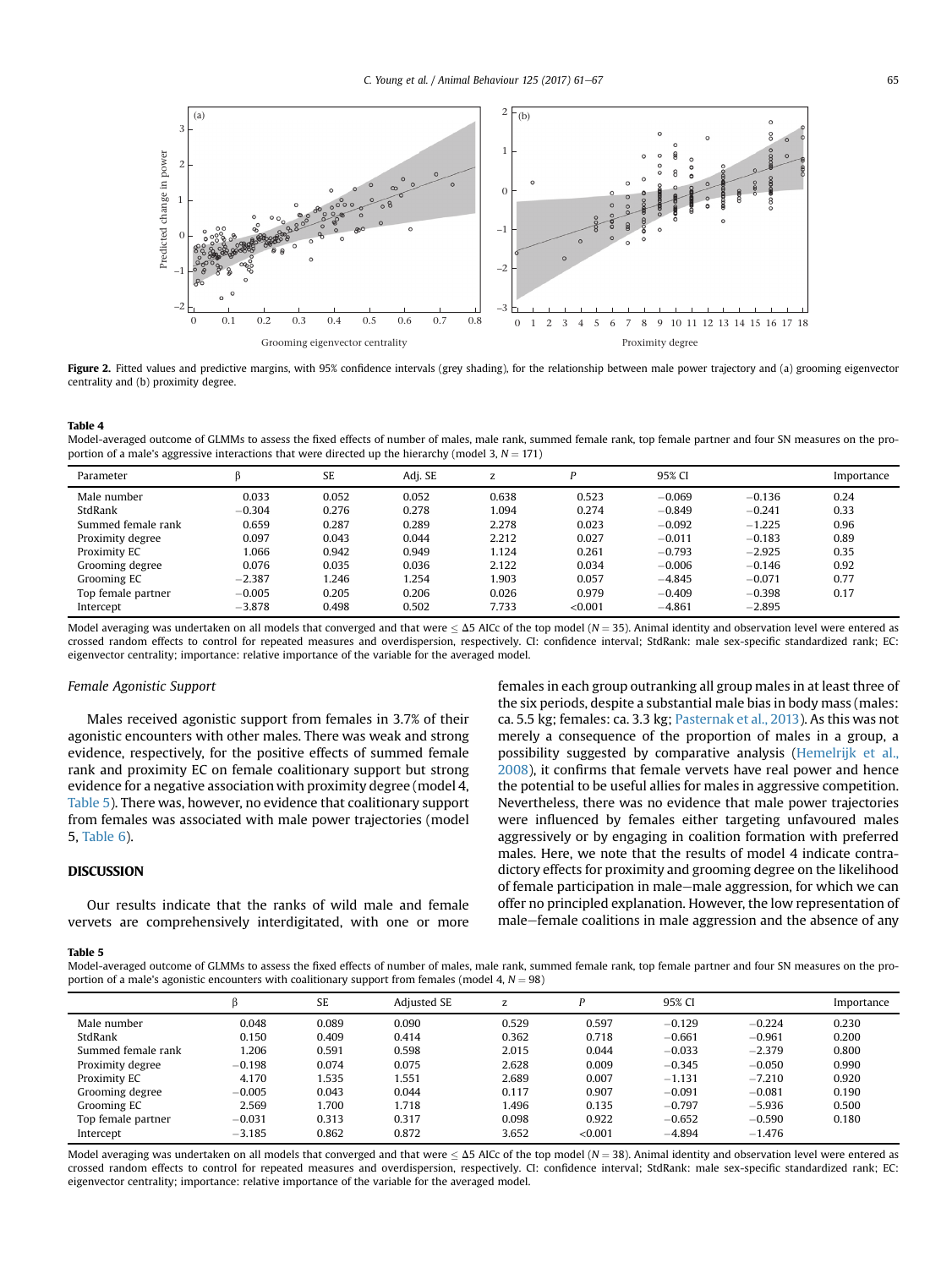<span id="page-5-0"></span>Table 6

Results from the LMM to test the fixed effects of female agonistic support and the summed rank of female associates on male rank trajectory (model 5)

| Parameter                                 |                   | SE.            | Z                 |                | 95% CI               |                |
|-------------------------------------------|-------------------|----------------|-------------------|----------------|----------------------|----------------|
| Summed female rank<br>Female coalitionary | 0.017<br>$-0.387$ | 0.368<br>0.573 | 0.050<br>$-0.680$ | 0.964<br>0.499 | $-0.705$<br>$-1.510$ | 0.738<br>0.736 |
| support<br>Intercept                      | 0.018             | 0.209          | 0.090             | 0.932          | $-0.391$             | 0.427          |

Whole model: log likelihood =  $-161.586$ .  $X_2^2 = 0.47$ ,  $P = 0.792$ ,  $N = 95$ .  $R^2$ <sub>MARGIN</sub>  $_{\text{AL}}$  = 0.024;  $R^2$ <sub>CONDITIONAL</sub> = 0.024. Animal identity and time period were entered as crossed random effects to control for repeated measures. CI: confidence interval.

contribution by coalitions to power trajectories suggest that this outcome may not be biologically relevant, although once we accrue a larger data set, we will assess more fully the dynamics of participation.

There was, on the other hand, good evidence that an improvement in power was associated with the extent to which males sustained grooming associations with well-connected females and, to a lesser extent, by spatial association with a larger number of females. The very high VIF values for our weighted social network estimates, indicating strong correlation between grooming given and grooming received, provide reason to believe that males contribute actively to this outcome. It is important to emphasize that we cannot consider the obvious relative importance of male efforts to increase power on their own behalf, especially through their independent interactions with other males. For this, we need more data and a different modelling approach. Instead, we demonstrate only that males benefit from association with females in ways that link to reproductive opportunities (see [Freeman et al., 2016\)](#page-6-0).

This caveat aside, our results indicate that the overt expression of female power, while real, is largely irrelevant in the context of male power trajectories. In other words, although females can and do dominate males, neither direct female aggression against unfavoured males nor coalitionary support for preferred males appear to influence male power trajectories. Nevertheless, they are clearly still influential in male careers. In our view, this is a puzzle that can be resolved by appreciating that female rank and social influence may originate from the same source: namely, the ability of females to regulate mating access by males [\(Freeman, 2012;](#page-6-0) [Keddy, 1986\)](#page-6-0), not least because such action is not undermined by male coalitions ([Freeman et al., 2016](#page-6-0)), as it is for some baboons ([Henzi](#page-6-0) & [Barrett, 2003](#page-6-0)). That is, because vervet females can resist male mating attempts, males may be inhibited from directing aggression towards females, in ways that would enhance male dominance, because such behaviour would increase female resistance, and result in a failure to gain mating access. By extension, such males may also be reluctant to attack males that are well integrated into female networks, especially where this integration connects males to higher-ranking females, because this similarly harms their own chances of forging relationships with these females and/or mating with them in the future.

It is precisely the ability of females to retaliate against males, therefore, that can explain why males with higher female grooming and proximity degree scores are more likely to initiate aggression up the hierarchy. That is, under circumstances when aggression is probable, those males that are connected to a larger number of female associates, who are likely to be in close proximity, are in a position to issue a protected threat [\(Kummer, 1967](#page-6-0)) against higherranking males, and so are more likely to initiate aggression. The fact that active female support is rare suggests that well-integrated males do not need such intervention, and therefore that integration in the female social network serves as a general inhibitor of aggression by rivals (see also [Bergh](#page-6-0)änel et al., 2011). There is preliminary support for this in vervets from a small captive study ([Raleigh](#page-6-0) & [McGuire, 1989\)](#page-6-0) in which, after the removal of the alpha male, it was not the beta male, but the male with the strongest female ties, who became alpha despite an absence of active female intervention.

Further exploration of this idea requires both more detailed investigation of the dynamics of male interactions and comparative assessment in other species where females are smaller than males, where there is evidence of codominance, where male rank improves with tenure length and where females can exercise choice (in primates: inter alia: [Soltis et al., 1997; Hemelrijk et al., 2008\)](#page-6-0). The value of doing so lies in the balance it brings to the investigation of the benefits associated with affiliative heterosexual social relationships. Much of this work has focused on species where males outrank most, if not all, females in their groups, and so deals in the main with the potential benefits to females of associating with males ([Archie, Tung, Clark, Altmann,](#page-6-0) & [Alberts, 2014; Nguyen,](#page-6-0) [Horn, Alberts,](#page-6-0) & [Altmann, 2009\)](#page-6-0). In some species, on the other hand, there is evidence that males may benefit from association with females [\(Ostner, Vigilant, Bhagavatula, Franz,](#page-6-0) & [Schülke, 2013;](#page-6-0) [Soltis et al., 1997](#page-6-0)). As we argue for our vervets, this is tied to reproductive opportunities and may benefit lower ranking males disproportionately.

If it were purely a matter of female reproductive control inhibiting male attack or retaliation, with males deferring to females, rather than females actively winning contests against males, then we would expect females to rank above all males, which is not the case. Together with the fact that the position of females in the integrated hierarchy maps onto their rank in the female hierarchy, and that the aggregate rank of female associates is beneficial to males, this suggests that female dominance is somehow relevant to males in and of itself, and that males adjust their interactions with them accordingly. It is easy to appreciate that, given rank-related mating access ([Freeman et al., 2016](#page-6-0)), lower-ranking males should antagonize fewer, if any, females, not only to improve mating opportunities in the short term [\(Henzi, 1982\)](#page-6-0), but also to benefit from rank improvement over time. It also seems likely that, although high-ranking males will have profited, at least in part, from their earlier association with females, their relative priority of access lessens their need for continued female cooperation.

While this is a plausible explanation for why males vary in the number of females they dominate, it is complicated by the fact that, in this population, female resistance remains the primary predictor of male mating success [\(Freeman, 2012](#page-6-0)). It may be that there is a trade-off between female cooperation and resistance, possibly in relation to female matriline size. That is, if the latter is linked to female rank position and network connectedness, it may influence the extent to which males represent valuable allies for females in other domains. Clearly, despite the relative transience of male residency [\(Henzi](#page-6-0) & [Lucas, 1980\)](#page-6-0) and the fact that females form the stable core of vervet groups, the fates of males and females are tied together in ways that require deeper consideration of how the social networks of adults intersect both within and between the sexes ([Kudo](#page-6-0) & [Dunbar, 2001\)](#page-6-0).

#### Acknowledgments

We are grateful to Mark and Sarah Tompkins for permission to work at Samara Private Game Reserve. We are indebted to all students and research assistants for help with data collection, and to Richard and Kitty Viljoen for ongoing logistical support. We thank Christof Neumann for statistical input and Julie Duboscq, Gisela Kopp and Oliver Schülke for helpful discussions. Advice and suggestions from Dr Alicia Melis and three anonymous referees greatly improved the manuscript. Our research was funded by National Research Foundation (South Africa) awards to S.P.H. and Natural